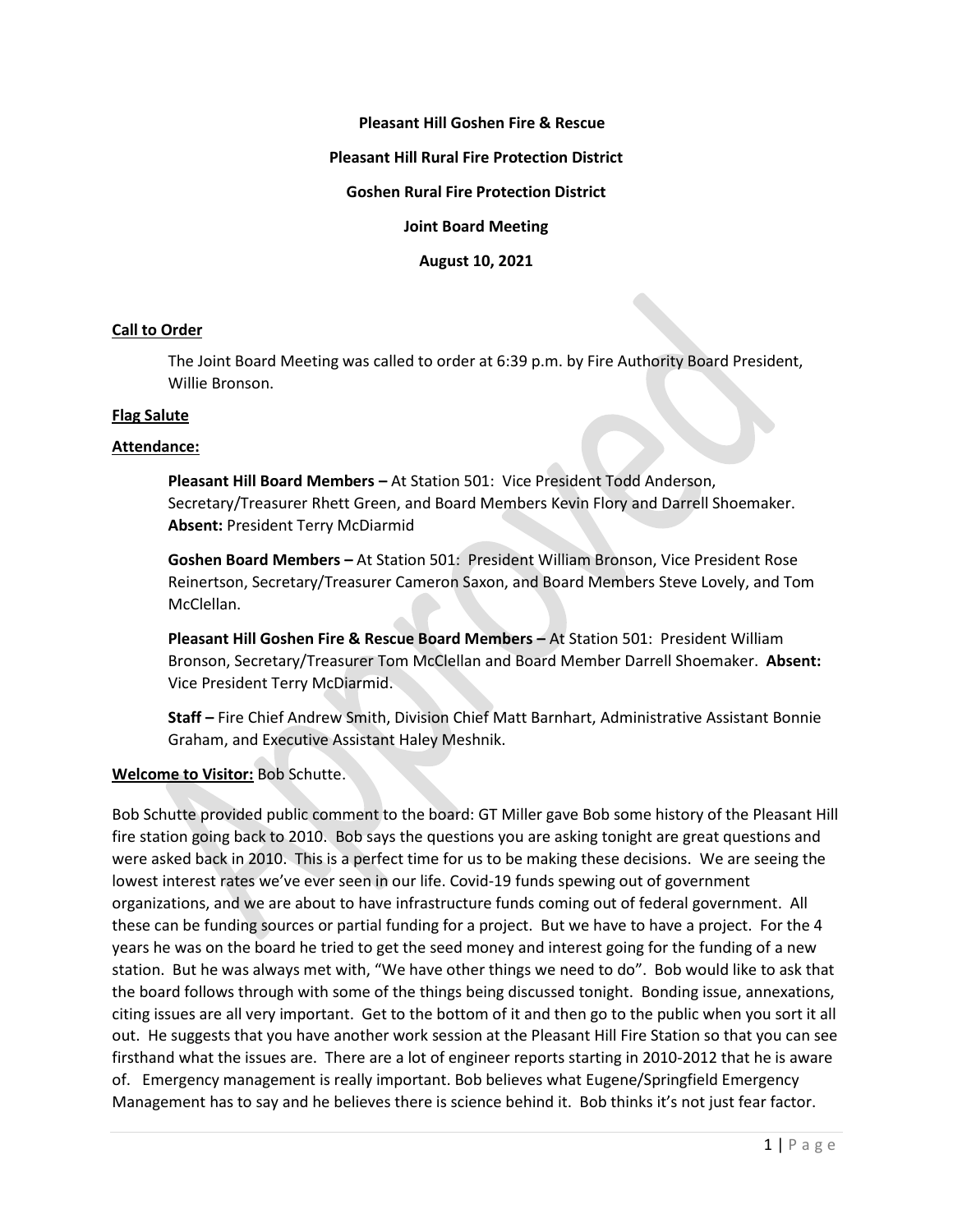He thinks we should do our best to prepare for it. He strongly suggests that, tonight, someone makes a motion for a specific date, time, and place to have another open public work session. So that people can come, listen, and participate. He says if there is no motion there is no action. Bob thinks everyone should be educated about the fire station, board and the public.

Chief Smith says he will find an old engineer report that says the Pleasant Hill Fire Station has no Seismic components. There was a suggestion that maybe you could tap into some grant funding for the seismic needs. Chief Smith says that the issue they face is that those fundings are to shore up the structure you have, not to bulldoze and start from scratch.

Board agrees that a meeting at the Pleasant Hill Station would be beneficial. Some of the public, especially newer residents see fire trucks outside that station and assume it's manned. Board discussed having a separate work session up there to educate the Board on the issues so that they can then know how to educate the public.

## **Correspondence:**

• Nothing to report

# **Approval of Previous Meeting Minutes**

- a. **PLEASANT HILL Minutes of July 13, 2021, Regular Joint Board in Person/Zoom Meeting Minutes -** The minutes of the July 13, 2021, Regular Joint Board in Person/Zoom Meeting were reviewed. **Todd Anderson made a motion to approve the minutes of the July 13, 2021, Regular Joint Board in Person/Zoom Meeting. Kevin Flory seconded. Motion passed 4-0.**
- b. **GOSHEN Minutes of July 13, 2021, Regular Joint Board in Person/Zoom Meeting Minutes -** The minutes of the July 13, 2021, Regular Joint Board in Person/Zoom Meeting were reviewed. **Steve Lovely made a motion to approve the minutes of the July 13, 2021, Regular Joint Board in Person/Zoom Meeting. Cameron Saxon seconded. Motion passed unanimously.**
- c. **PLEASANT HILL GOSHEN FIRE & RESCUE Minutes of July 13, 2021, Regular Joint Board in Person/Zoom Meeting -** The minutes of the July 13, 2021, Regular Joint Board in Person/Zoom Meeting were reviewed. **Darrell Shoemaker made a motion to approve the minutes of the July 13, 2021, Regular Joint Board in Person/Zoom Meeting. Tom McClelland seconded. Motion passed 3-0.**

# **Review of Monthly Financial Reports**

Chief Smith said he is happy to answer any questions on the check ledgers provided. He explained that they are not sent out in advance because they are fresh as of this afternoon. It's early in the conflagration season which means personal expenses will appear high before we see the reimbursements. We have had three conflagrations already and this morning sent Lt. Riley Moore to the Middlefork Fire. Some of these line items will change as we take in unanticipated funds like conflagration.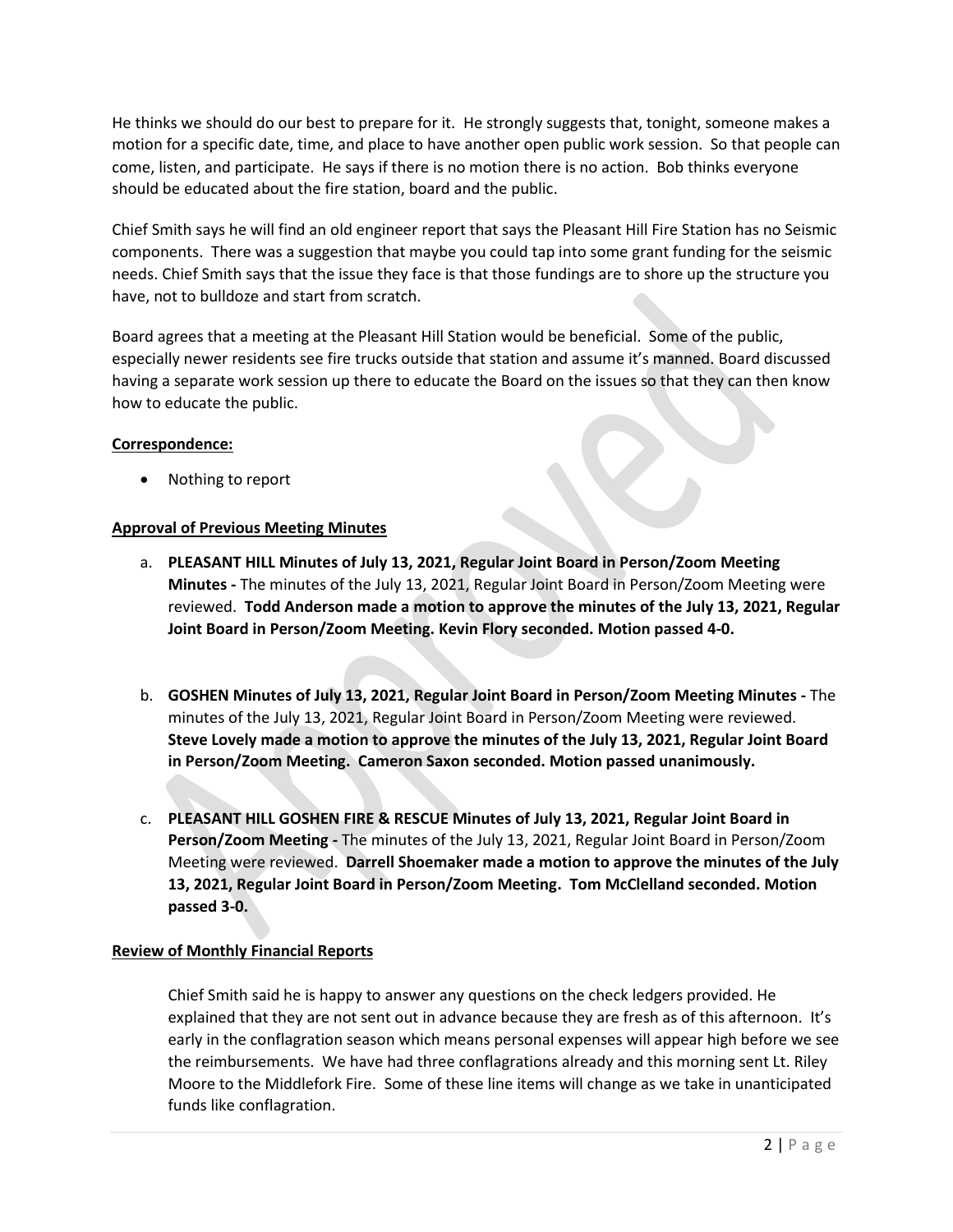### **Pleasant Hill RFPD**

**\*\*Transaction List & Financial Review.** The Board reviewed the financials and transaction list. **Darrell Shoemaker made a motion to approve the Pleasant Hill RFPD Financials and to pay the Pleasant Hill bills. Rhett Green seconded. Motion passed 4-0.**

### **Goshen RFPD**

**\*\*Transaction List & Financial Review.** The Board reviewed the financials and transaction list. **Rose Reinertson made a motion to approve the Goshen Financials and to pay the Goshen bills. Tom McClellan seconded. Motion passed unanimously.**

### **Fire Authority**

Chief Smith says that we are monitoring the fuel prices. We purchase our gas from Pacific Pride. Todd Anderson asked if we have ever looked at MLP or others that are competitors? Chief Smith says Carson took over for Petrol card and they came to us because they are on a government contract. He says we really do see good fuel prices compared to what we see at the pump, but that swing is there.

**\*\*Transaction List & Financial Review.** The Board reviewed the financials and transaction list. **Tom McClellan made a motion to approve the Fire Authority Financials and to pay the fire authority bills. Darrell Shoemaker seconded. Motion passed 3-0.**

## **Staff Reports**

## **Fire Chief's Report**

*\*The Board reviewed the Fire Chief Report and further staff reports, which were attached as addendums and are available on file.* 

## **Unfinished Business**

• **Goshen Lot Line Quitclaim:** No new developments.

#### **New Business**

- **1. Any actions from the preceding Work Session** 
	- a. Board discussed having a Work Session at the Pleasant Hill Fire Station
	- b. Board Meetings cannot happen at Pleasant Hill Fire Station. It needs to happen at the Fire Authority headquarters. A Work Session at Pleasant Hill Fire Station is ok.
	- c. As a consensus the Board wants to have a Work Session ahead of the normal joint Board meeting, to set up an outline of what we want to do at the Public Work Session at the station. The Board wants to make sure we have time to spread the word to the public and get the community to attend.
	- d. As a consensus the Board plans to have a separate Work Session at the station, to give tours to the public.